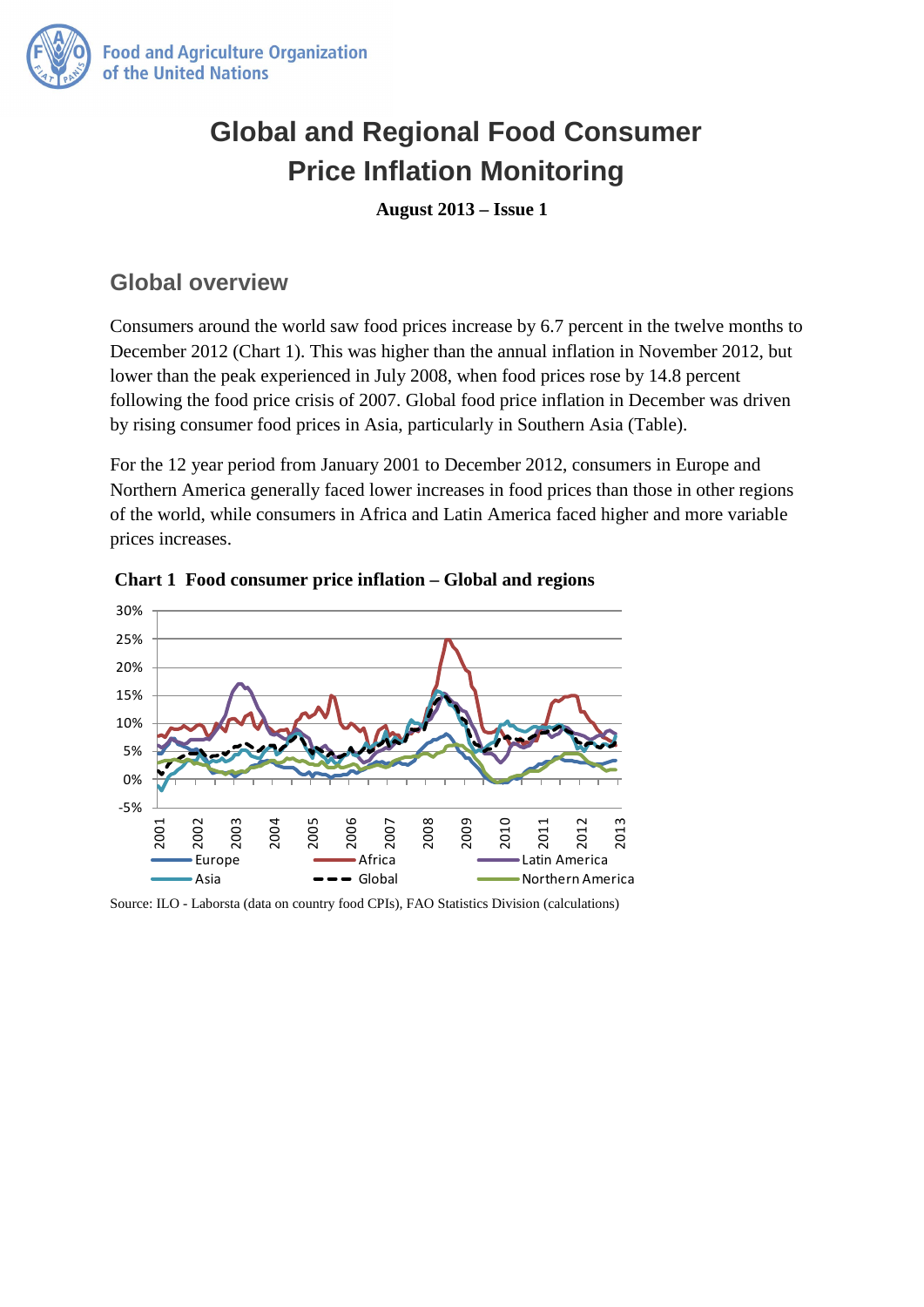| Growth rates in<br>percent | 2010    | 2011             | 2012             | Last 3 months<br>$(y-o-y)$ | Dec. 2012<br>$(y-o-y)$ |
|----------------------------|---------|------------------|------------------|----------------------------|------------------------|
| World                      | 7.4     | 8.5              | 6.2              | 6.2                        | 6.7                    |
| <b>Africa</b>              | 6.8     | 13.5             | 8.9              | 6.6                        | 6.1                    |
| Southern Africa            | 0.4     | 7.0              | 7.4              | 7.0                        | 7.1                    |
| Western Africa             | 6.5     | 9.0              | 8.4              | 8.1                        | 7.3                    |
| Northern Africa            | 12.0    | 9.6              | 8.5              | 7.5                        | 7.3                    |
| Middle Africa              | 14.9    | 12.3             | 12.8             | 14.3                       | 14.6                   |
| Eastern Africa             | 5.0     | 22.3             | 9.5              | 3.7                        | 3.2                    |
| <b>Americas</b>            | 4.2     | 6.7              | 5.9              | 5.9                        | 5.7                    |
| South America              | 7.3     | 9.5              | 8.4              | 8.9                        | 8.8                    |
| Central America            | 3.6     | 6.0              | 6.8              | 7.5                        | 6.5                    |
| Caribbean                  | 5.2     | 7.3              | 6.3              | 6.9                        | 7.4                    |
| Northern America           | 0.8     | 3.7              | 2.6              | 1.7                        | 1.7                    |
| Asia                       | 9.3     | 8.6              | 6.2              | 6.6                        | 7.6                    |
| Eastern Asia               | 6.6     | 10.7             | 4.5              | 2.8                        | 3.9                    |
| South-Eastern Asia         | 6.8     | 2.3              | 4.0              | 4.2                        | 4.3                    |
| Western Asia               | 8.3     | 6.3              | 11.7             | 11.3                       | 10.1                   |
| Southern Asia              | 12.5    | 8.8              | 8.1              | 10.7                       | 12.0                   |
| <b>Europe</b>              | 0.9     | $\overline{3.4}$ | $\overline{3.0}$ | 3.3                        | 3.4                    |
| Southern Europe            | $0.0\,$ | 2.4              | 2.4              | 2.6                        | 2.6                    |
| Eastern Europe             | 1.2     | 5.4              | 3.9              | 5.1                        | 4.9                    |
| Northern Europe            | 1.7     | 5.1              | 3.0              | 3.2                        | 3.2                    |
| Western Europe             | 1.0     | 2.3              | 2.9              | 3.2                        | 3.4                    |

**Table Trends in global and regional consumer food price inflation** 

Source: ILO - Laborsta (data on country food CPIs), FAO Statistics Division (calculations)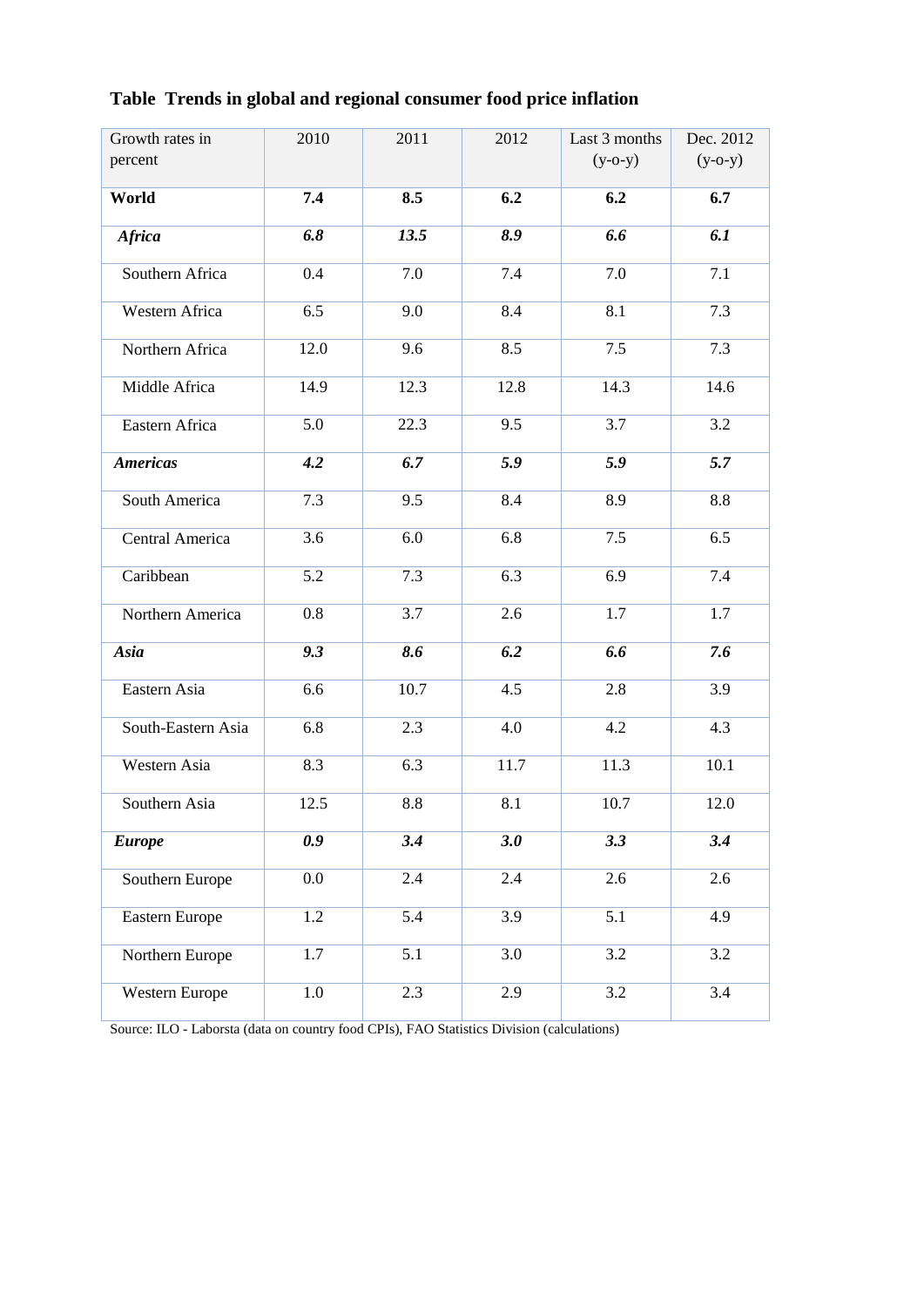## **Regional overview**

#### *Africa*

Consumers in Africa saw a slight slowdown in food price rises for the  $14<sup>th</sup>$  consecutive month in December 2012, with a year-over-year increase by 6.1 percent, down from 6.6 percent in the previous month. Food price inflation eased in all the African sub-regions except Northern Africa, where households in Algeria faced a 13.0 percent rise in food prices.

From 2001 to 2007, annual food prices in the African sub-regions have been particularly volatile and often characterized by divergent trends. This heterogeneity is the result of the differences in the degree of market integration across African countries: it may be easier and less costly in some countries to import food commodities than to rely on local markets, due to a lack of adequate infrastructure enabling to ship food products to consumption hubs. Differences in food import dependency patterns may also explain the apparent lack of comovement in food consumer prices between African sub-regions. For example, Northern African countries rely heavily on cereal imports, which is much less the case in other African countries.

After peaking in July 2008, affected by the the crisis on agricultural commodity markets, food price inflation in most of the sub-regions started to move in similar directions: a new episode of rising prices in 2011 was followed in most of the African sub-regions by a convergence of food prices towards inflation rates comprised in a 5-10 percent band, in which prices have evolved during most of the decade. Northern Africa has seen different trends since the end of the food price crisis and up to mid-2012, reflecting difficult economic and political conditions affecting the countries of this region, especially Tunisia and Egypt.

Inflation in Central Africa (not shown in Chart 2), particularly high during this period, was largely driven by Angola experiencing inflation rates above or close to 100 percent from 2001 to 2004. This reflected mainly foreign exchange restrictions following the replacement of their original currency, the kwanza (AOK) by the nova kwanza (AON), which led to a currency depreciation and higher food import prices.





Source: ILO - Laborsta (data on country food CPIs), FAO Statistics Division (calculations)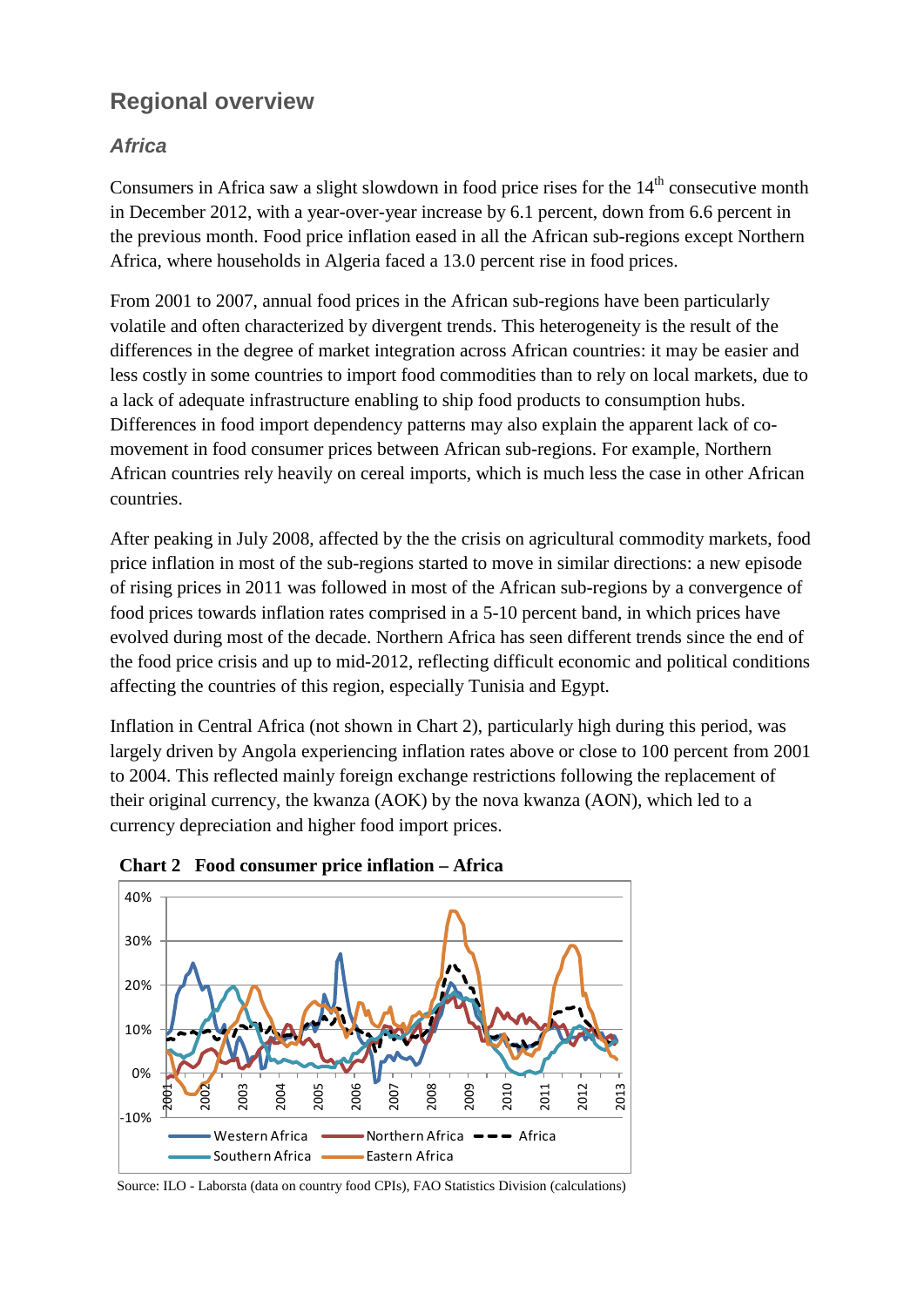#### *Latin America*

At 8.1 percent in December 2012, food price inflation faced by Latin American households remains on a stable path that started after the peaks in 2008-2009. Food price trends prior to 2005 reflect unstable economic and financial conditions in some major countries of the subregions: high food inflation in South-America in 2002-2004 is attributable to a large extent to the economic and financial crisis in Argentina. Similarly, changing economic and political conditions in the Dominican Republic and Haiti spurred food price rises in the Caribbean during 2003-2004.



**Chart 3 Food consumer price inflation – Latin America**

Source: ILO - Laborsta (data on country food CPIs), FAO Statistics Division (calculations)

#### *Asia*

Food consumer price inflation in Asia has reached its year-high in December 2012, at 7.6 percent year-over-year. This is largely attributable to price trends in Southern Asia, and especially in Iran. While this country represents less than 5 percent of the population of the sub-region, it contributes significantly to food inflation in Southern Asia. Food consumer prices in Iran rose by 73.2 percent year-over-year in December 2012, after 65.7 percent in the previous month. The depreciation of the local currency, the Rial, by nearly 50 percent in 2012, has led to an increase in the price of imported food, especially of cereals.

From 2001 to 2008, food consumer prices in Asia have followed a moderate upward trend, reaching a peak in April 2008, slightly before the other regions, at 15.8 percent year-overyear. Since then, food price inflation has first stabilized under 10.0 percent and then slightly decreased, reflecting easing food inflation pressures in China. In this country, food inflation averaged only 4.9 percent in 2012, down from 11.9 percent in 2011.

High food inflation rates during 2001-2002 in Western Asia largely reflects general inflationary pressures in Turkey, at a time of economic and currency crisis, and following the drop of the currency peg policy in February 2001 (the Turkish Lira had been pegged to a Euro-US Dollar basket in December 1999).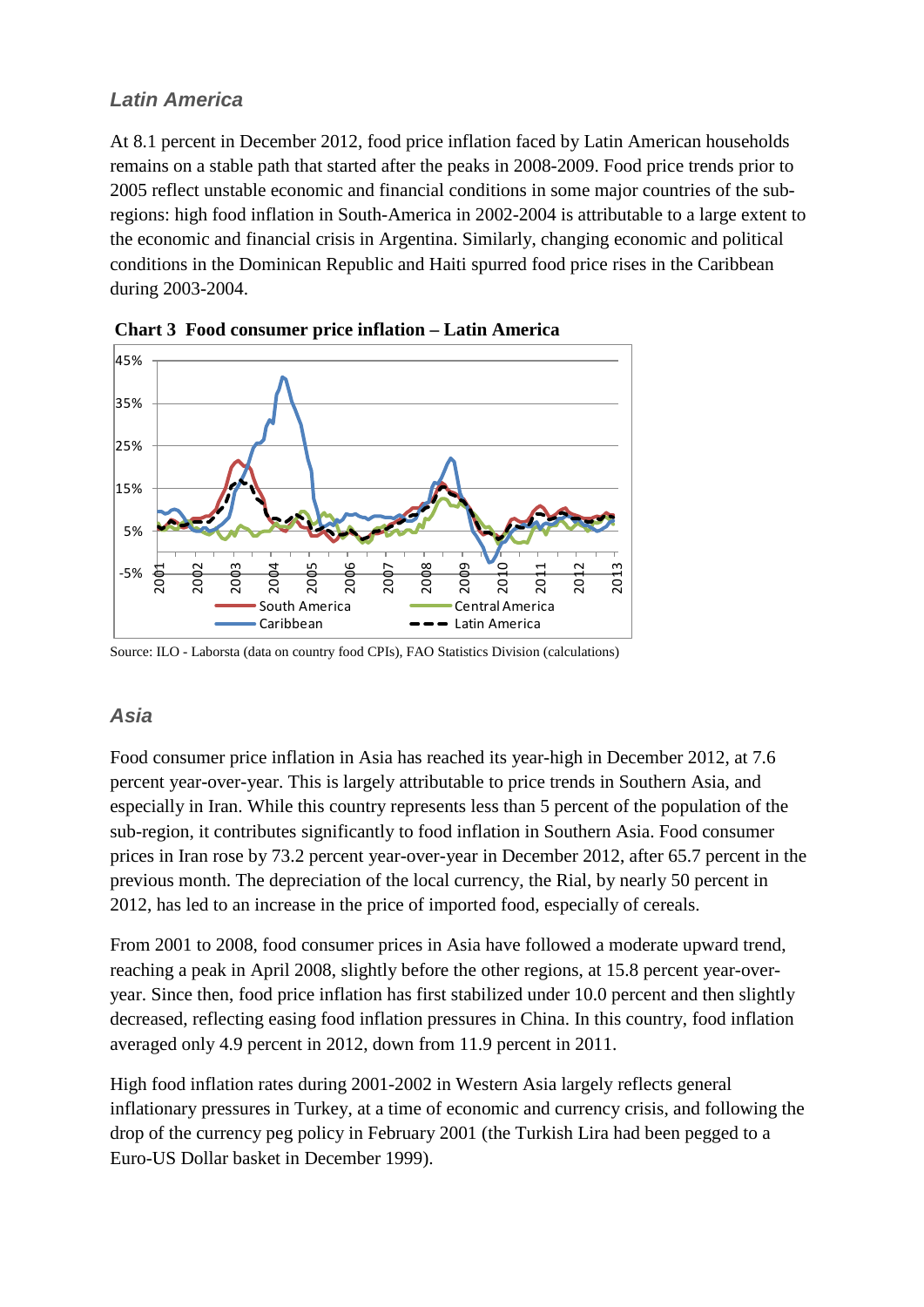

**Chart 4 Food consumer price inflation – Asia**

Source: ILO - Laborsta (data on country food CPIs), FAO Statistics Division (calculations)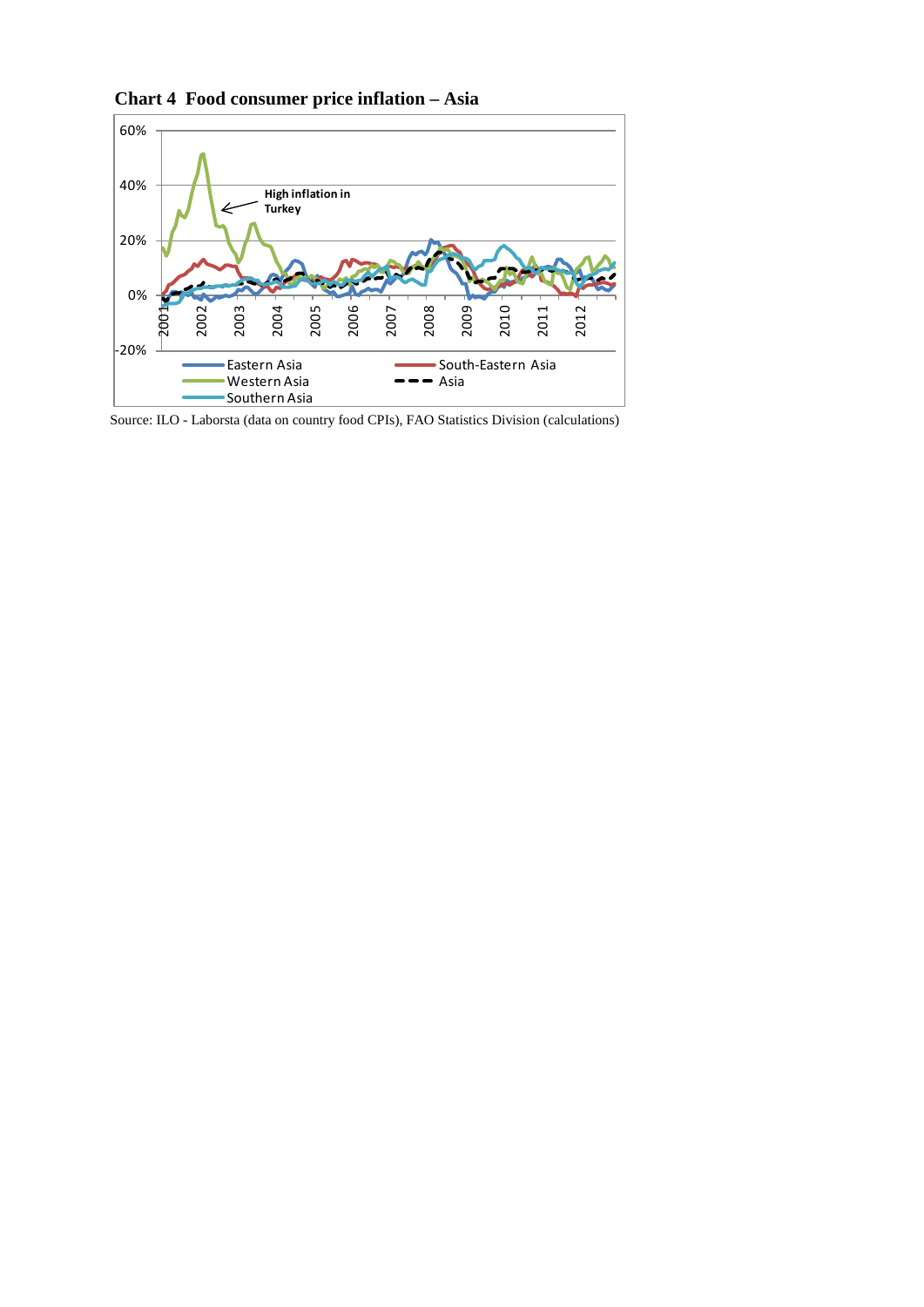## **Agricultural commodity prices and consumer food price inflation**

FAO's Food Price Index (FPI) provides timely information on changes in the price of key agricultural commodities traded on international markets. A comparison of the historical trend of the FPI against the global food CPI confirms the FPI as a potential leading indicator of future consumer food price inflation (Chart 5). The FPI and the global food CPI have moved in the same general direction since the end of the year 2001, with the food CPI lagging behind fluctuations in the FPI. This is particularly noticeable for peaks and troughs, such as during the food price crisis of 2007-08, when the FPI rose sharply, with the global food CPI following the increase a few months later.

The lagged effect in transmission of food commodity prices to consumer food prices is explained, in large part, by the time necessary for food commodities, such as wheat and maize, to be harvested, transported, processed into final food products, transported again, and sold to consumers.

While Chart 5 provides a comparison of the two indicators with different measurement scales for each, Chart 6, which uses the same scale, illustrates that volatility in the FPI is not fully transmitted to the global food CPI. This limited transmission can be explained by a combination of factors, including policy mitigation, pricing strategies and market structure, length of value-chains and the fact that the food CPI reflects a wider basket of food items purchased by consumers, including fruits, vegetables, processed food items, non-alcoholic beverages, most of which are excluded from the FPI.



# **The global food CPI and the FPI**

Source: ILO - Laborsta (data on country food CPIs), FAO Trade and Markets Division for the FPI , FAO Statistics Division (calculations)